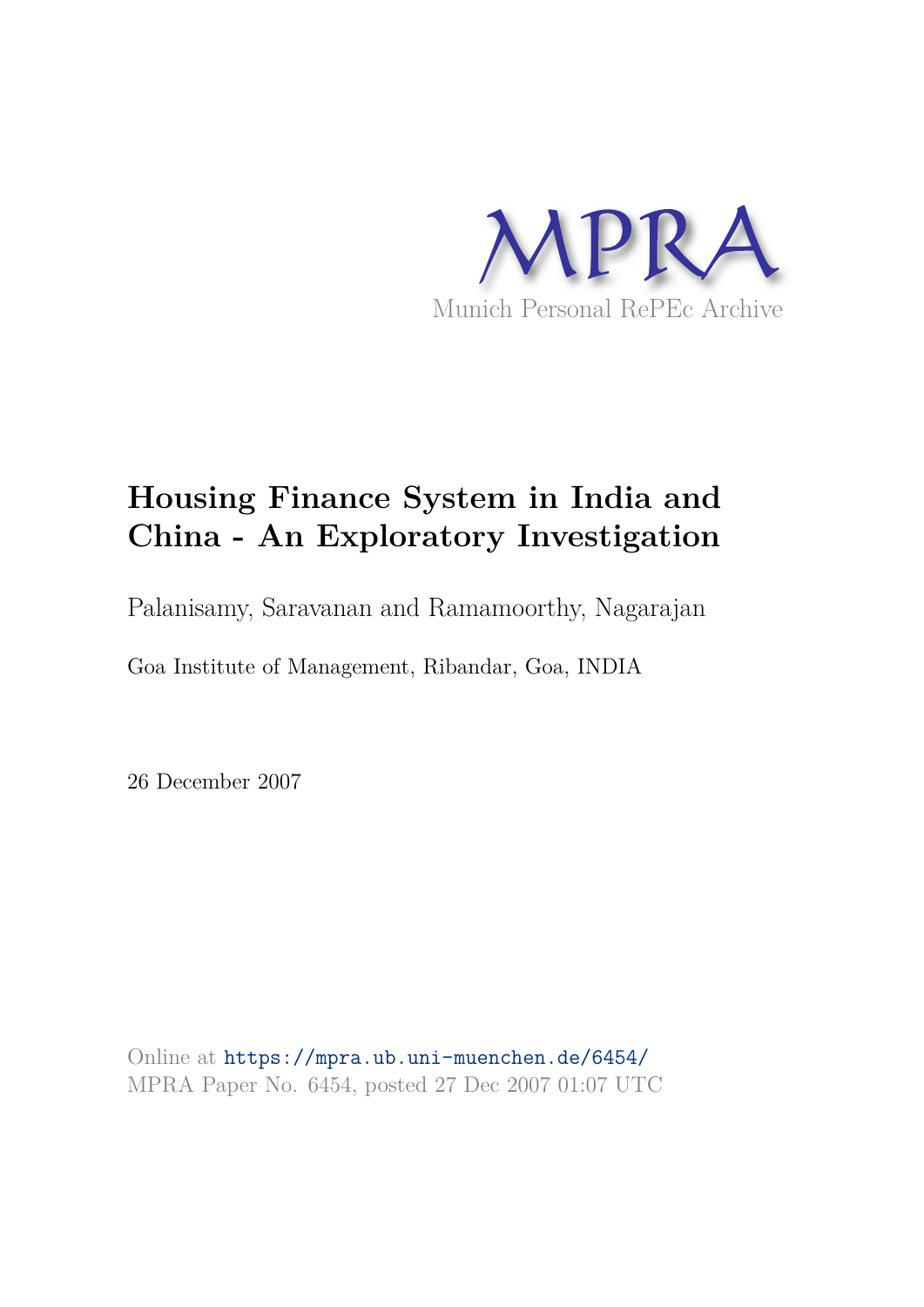### **Housing Finance System in India and China - An Exploratory Investigation**

 Palanisamy Saravanan Associate Professor, Finance and Economics, Goa Institute of Management, Ribandar, Goa 403 006 Email: ps@gim.ac.in Phone: +91 – 832-2490351 Fax: +91-932-2444136

and the contract of the contract of the contract of the contract of the contract of the contract of the contract of the contract of the contract of the contract of the contract of the contract of the contract of the contra

 R.Nagarajan Associate Professor, Finance and Economics, Goa Institute of Management, Ribandar, Goa 403 006 Email: rnagarajan@gim.ac.in Phone: +91 – 832-2490341 Fax: +91-932-2444136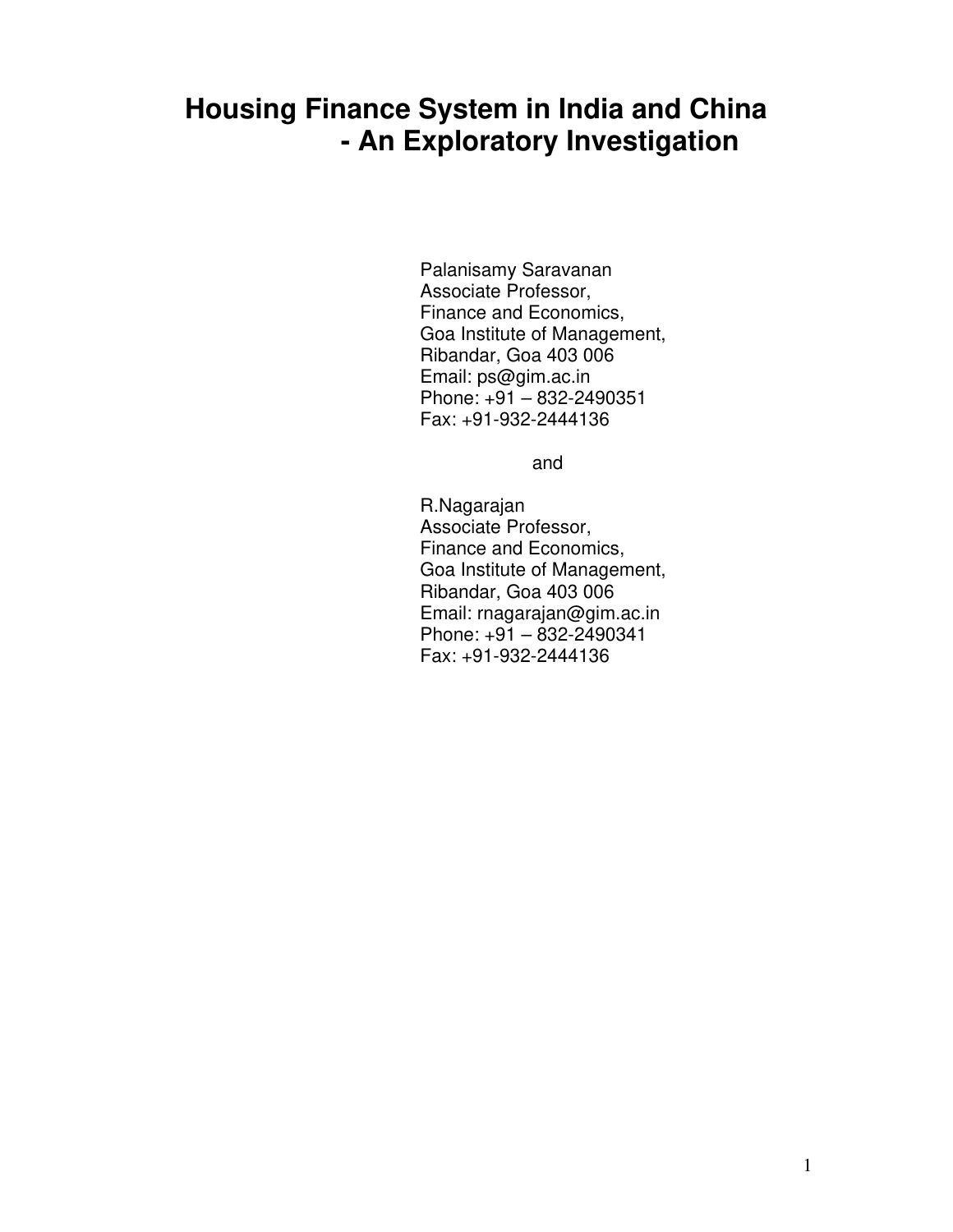# **Housing Finance System in India and China -An Exploratory Investigation**

#### **Introduction:**

Housing is one of the fundamental demands for living. Access to acceptable housing is one of the elementary human needs as well as one of the keys to peace and happiness. In every country, resolving housing issues has political, social and economic significance. To solve housing issues, every country has formulated its own specific housing development program and developed its unique program operating mechanisms . Many countries have especially drawn up the development program of public housing to assist low and middle-income groups solve their particular housing-related issues.

During the last one decade, Asia Pacific economies have made significant progress in developing private housing market and market based systems for financing home purchases. Government sponsored housing finance strategies have become more and more non-viable due to budget constraints. Post 1997, Asian financial crisis, the respective Governments in Asia stepped up their effort to improve the structure of the housing finance system. Many countries even in other parts of the globe have experienced the waves of financial liberalization and deregulation. House prices have increased in most industrialised and emerging economics and in many countries housing debt per capita and house prices have reached new all-time highs (BIS, 2006).

 The key factors triggering the progressive growth on the demand side are declining interest rates over a period of years, rapid increasing in income levels, tax benefits

2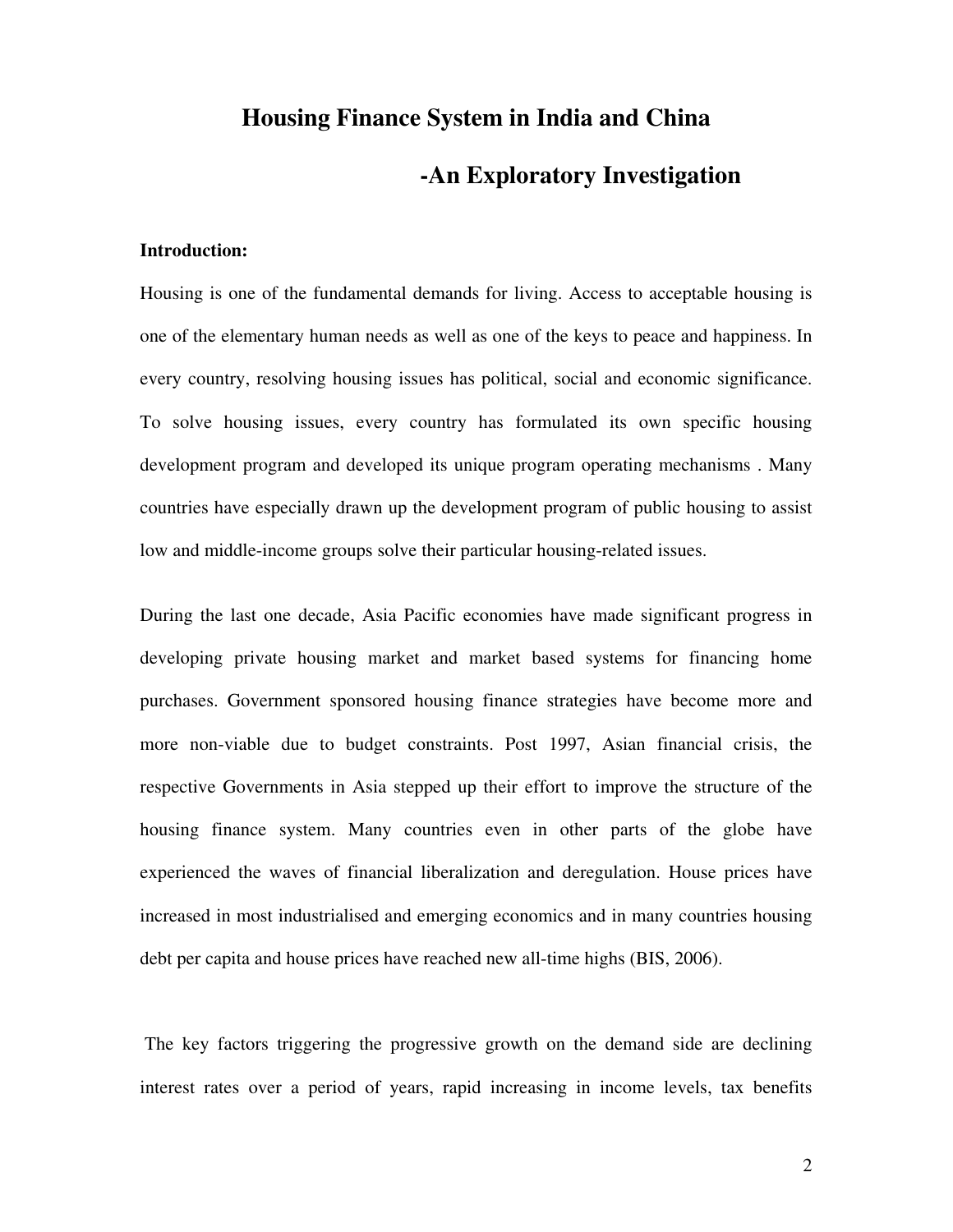extended to borrowers whereas from the supply side the emerging competition in the housing finance sector between lenders, an increasing number of new entrants to the housing finance market, the introduction of several new products by lending institutions to meet the needs of a wide variety of customers and increasing collaboration between lending institutions and housing developers. Introduction of home loans at floating rates become popular among borrowers in Asian countries especially in India, China and Sri Lanka as the perception among the borrowers is that they could enjoy lower short-term rate which is comparatively less than long-term fixed rate (Piayasiri, 2006).

#### **Global Trends in Housing and Housing Finance Markets**

Housing is an integral measure of a country's development, and the way a society houses its people is an important determinant of its development and progress (Parekh, D, 2006). Housing has traditionally been one of the most important assets for households in Asia (Haibin Zhu, 2006). The cities of Indus Valley Civilisation, Harappa and Mohenjodarao are the exemplary examples for the same. Now, let us have a look at the evolution and trends in housing and housing finance markets in selected countries.

#### **China**

Land in this country has been nationalized and owned by the State since the formation of People's Republic of China in 1949. State Owned Enterprises (SOE) in turn provided housing to their employees as part of compensation. After the open door policy in late 1970s and the beginning of 1980s where the privately owned residential units (commodity houses) formed the basis for the private residential property market. Chinese housing policies underwent a series of changes in the 1990s. But the most interesting one happened in 1998, according to the policy, the practice of providing houses by SOE is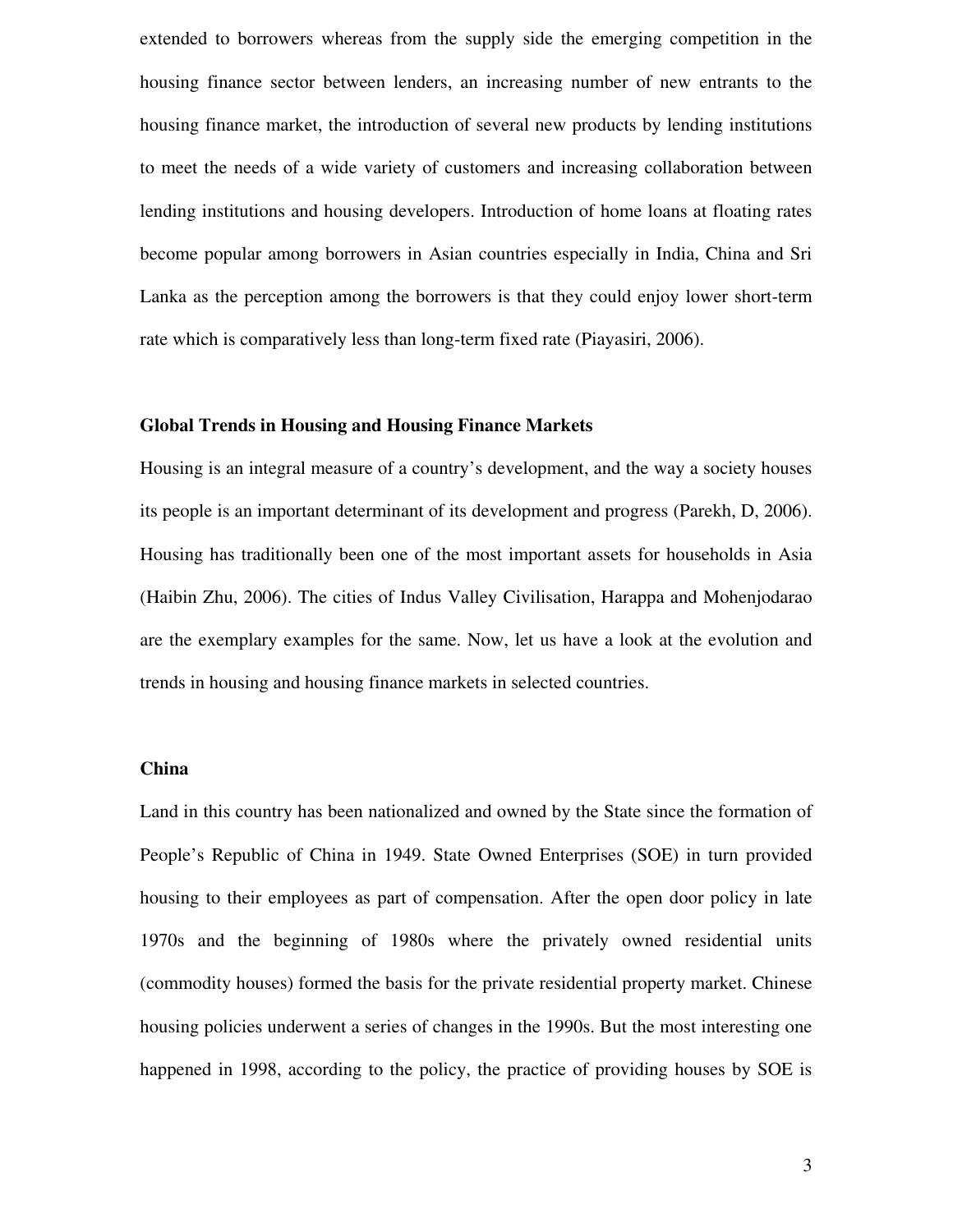stopped and government began to encourage workers to buy their own homes. Since the land is nationalised , home purchasers could hold legal rights to occupy the building for a specific period ( typically the tenure for residential property is 70 years; commercial building 30-50 years; and industrial property, 20 years) and could transfer the title to another party. People's Bank of China issued the guidelines to others banks in the country on granting housing loans. The new policies speeded up the privatization of residential housing and led to the full-scale development of the primary mortgage market. By the end of 2005, the majority of the residential units were traded at market prices, and the subsidized segment accounted for less than 10% of the private housing market (Haibin Zhu, 2006).

**Table No 1 Year to Year Growth of Real Estate Loans and Investments in China** 

|                                  | 1999 | 2000 | 2001 | 2002   | 2003   | 2004 |
|----------------------------------|------|------|------|--------|--------|------|
|                                  |      |      |      |        |        |      |
| Growth of real estate loans      | 39%  | 117% | 35%  | $42\%$ | $37\%$ | 23%  |
| Growth of real estate investment | 14%  | 19%  | 27%  | 24%    | 30%    | 28%  |

Source: Chang Jian Sheng, 2005

It is evident from the above table that the growth of real estate loans and investments are in an increasing trend though the year 2000 witnessed a huge hike comparing to 1999 in terms of loans. Commercial banks are currently the dominant lender in the primary mortgage market, supplemented by the Housing Provident Fund (HPF) scheme established in 1990. The HPF scheme, which follows the Singapore model, requires compulsory saving by employees (plus contributions from employers) for entitlement to a housing loan in the future. Currently, HPF loans represent approximately 12% of total mortgage balances outstanding.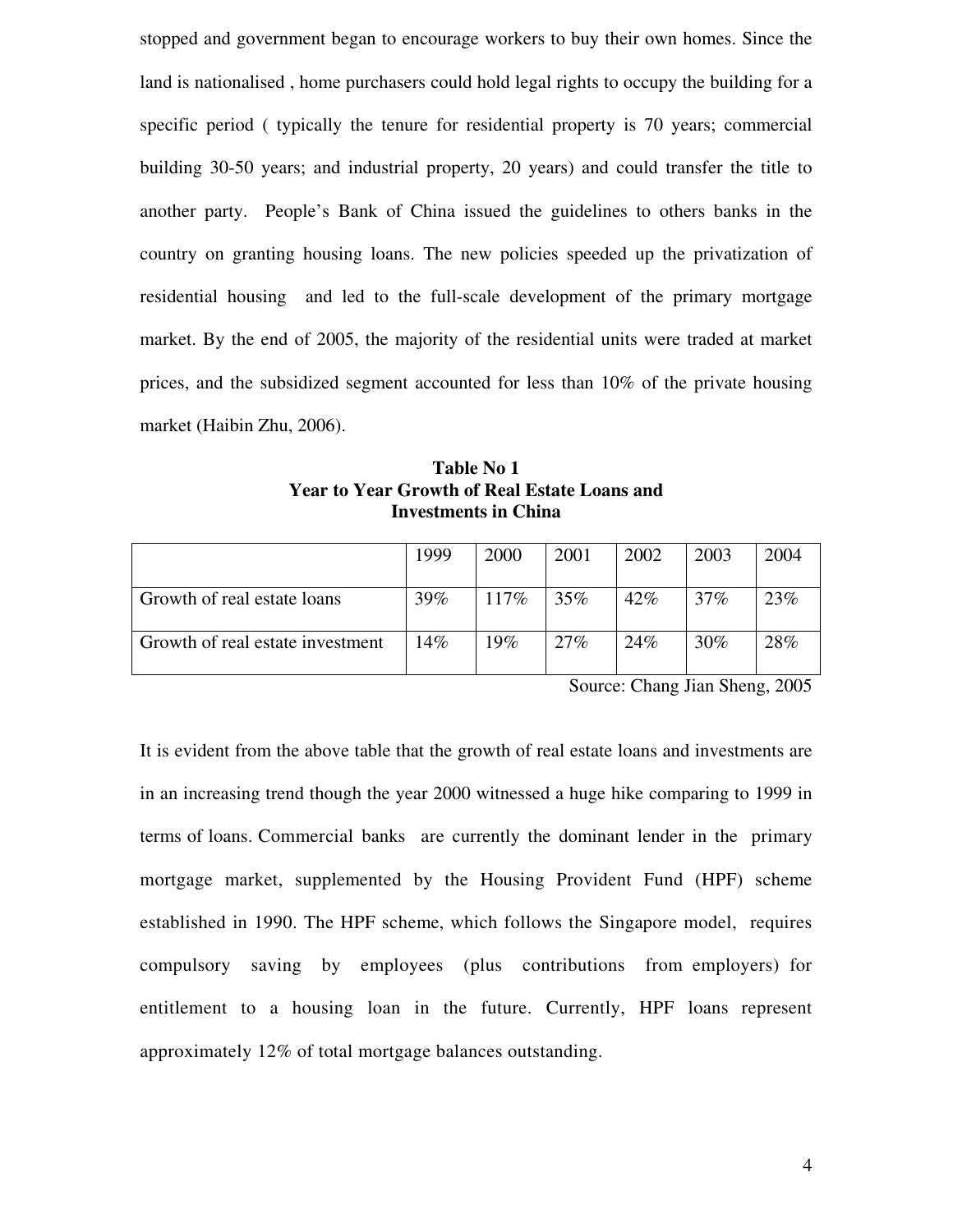#### **Hong Kong**

Hong Kong is considered as one of the most developed mortgage market in Asia. Housing constitutes an important component of household assets and mortgage loans accounts for 25-30% (approximately) of bank loans (Haibin Zhu, 2006). The government has played a significant role in the housing market from the very beginning. On the supply side, it runs a large public housing (which includes low-cost housing and public rental units) that takes care of almost half of the country's population. Apart from this the land ownership and land restrictions by the government often restrict the adjustment of housing supply to changing demand. On the demand side, the government affects the availability of housing finance by setting limits on bank's exposure to mortgage loans and maximum loan-to-value (LTV) rations. Hong Kong Mortgage Corporation was established by the government in 1999 to promote mortgage loan securitization and to provide mortgage insurance programme for the high LTV loans. As there is no government run-housing loan bank in Hong Kong, commercial banks are the predominant source of housing finance.

#### **Indonesia**

The law of the land in Indonesia regarding the ownership of land can be classified as follows: ownership rights, the right to build, the right to exploit and the right to use. From the beginning of 1970s housing development policy of the government has focused on providing low-cost housing for low-income householders and this is done by imposing compulsory "1:3:6" rule for developers. Accordingly, for every high cost house, developers must build minimum three middle-class houses and six simple or very simple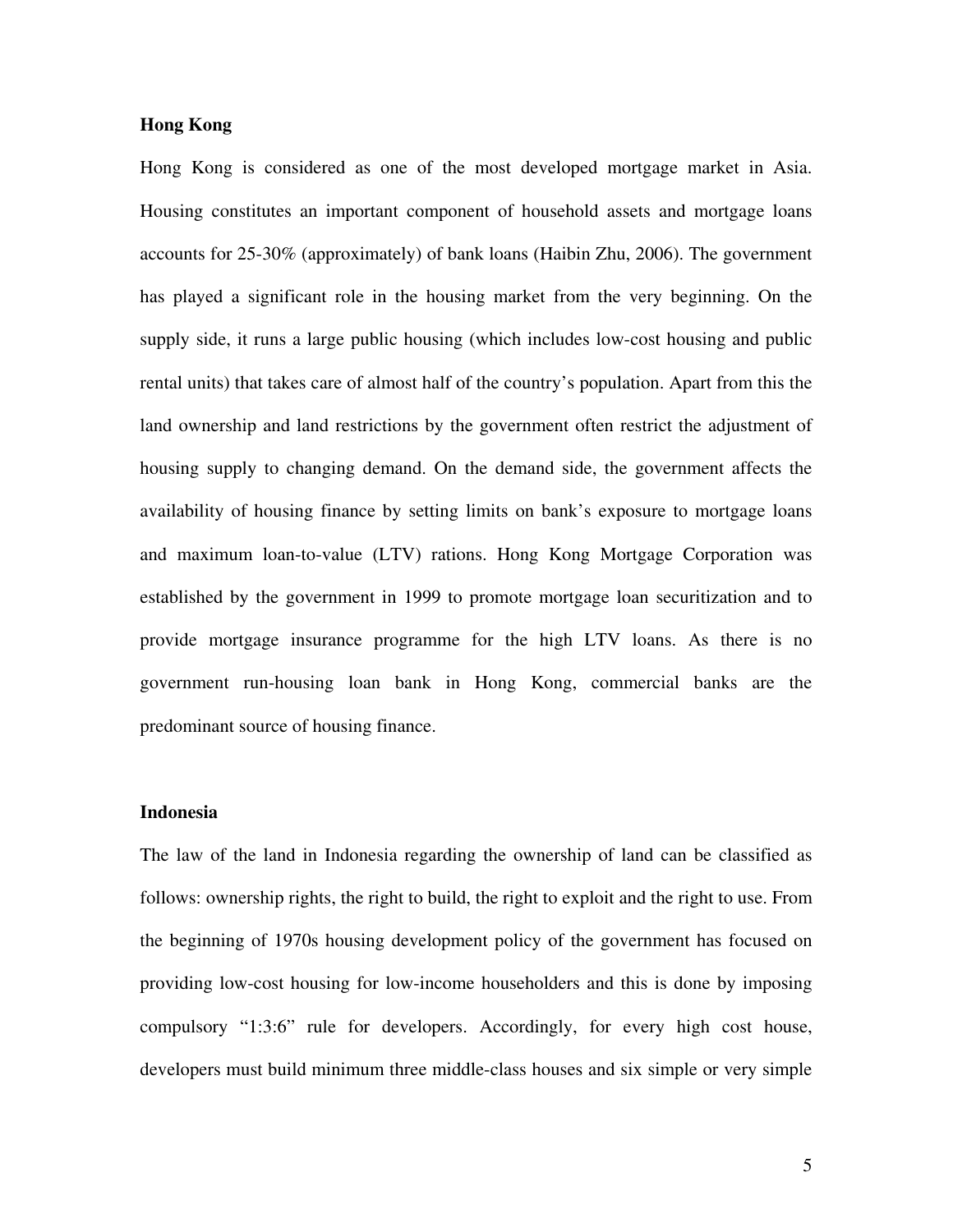houses. Through this rule, the government provided subsidized loans for low-cost housing through state owned mortgage banks. In terms of sales value medium and high cost houses, which represent just 10% of the housing units, have dominated the market in terms sales value. Many domestic banks and one foreign bank have been actively involved in housing finance for high-end houses.

#### **Korea**

Prior to 1991, Korea's housing and housing finance system used to be heavily regulated. But post 1991, due to the interest rate liberalization and financial deregulation this sector witnessed major changes. Accordingly, price controls on new apartments were abolished and market based-housing finance emerged and later by 1996 commercial banks were allowed to provide long-term mortgages. In the year 1997, Korea Housing Bank, which used to be the major player which was subsidized by the State, was privatised. After a decade of rapid growth, housing banks and commercial banks have become the major source of mortgage loans for medium and high-cost houses. For low-income homebuyers, National Housing Fund (NHF) still remains the primary funding source.

#### **Singapore**

Singapore's home-ownership is segmented into private and public housing markets. It is interesting to note that public housing in Singapore can be purchased by upper-or middleincome groups and hence it is not at par with the low-cost housing in other countries. The public housing sector is dominant and accounts for 84% of the total households and this is being done under the Housing Development Board which plays a major role in the demand and supply sides of the housing market and housing finance. But from 1990 onwards, the government has taken steps to encourage the development of private housing and the share of private housing has increased rapidly. With reference to housing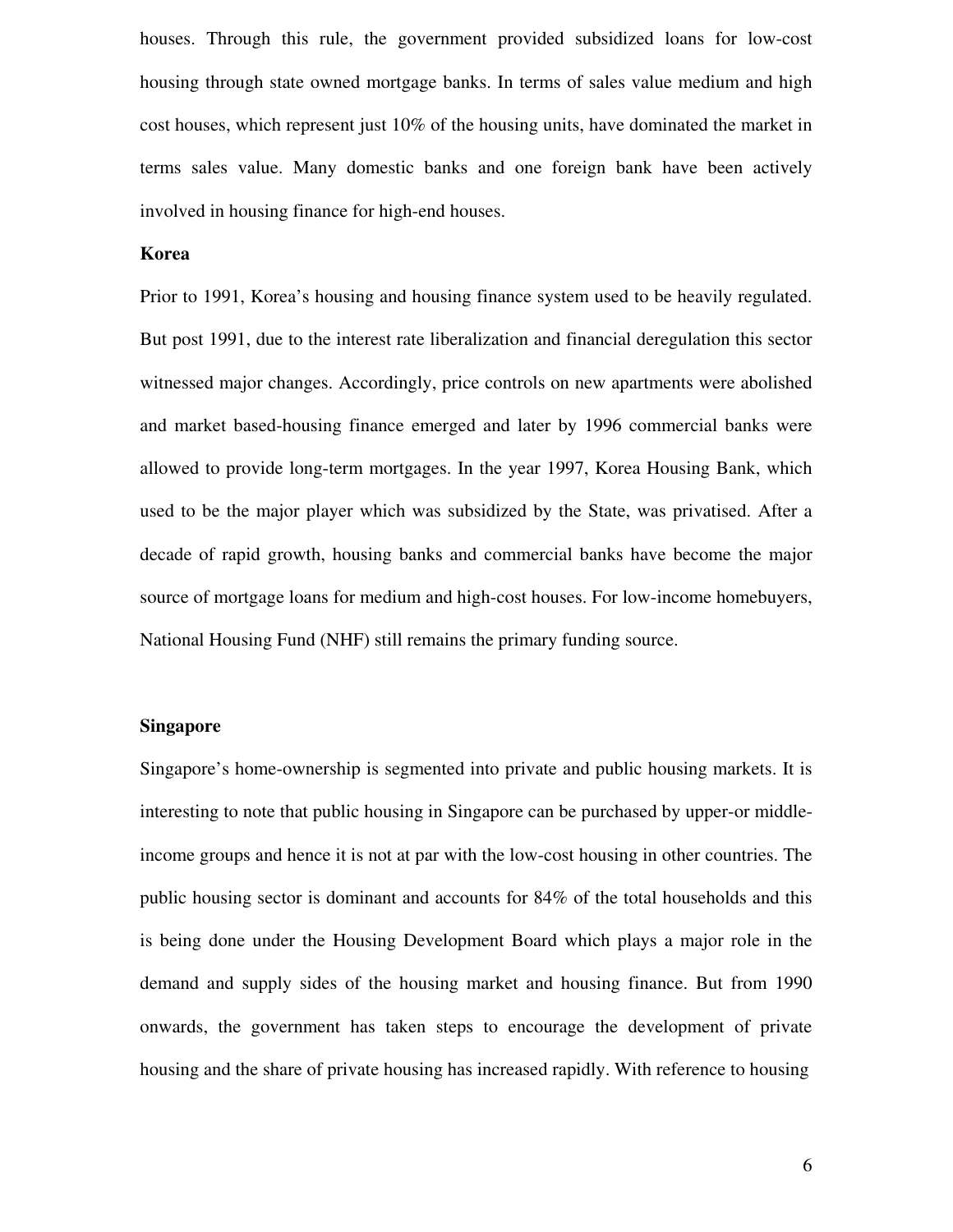finance there exist two systems. One is through the HDB and the other one is private mortgage system. Under the HDB system, for the first time homebuyers, the HDB grants subsidized loans or second time homebuyers who upgrade to another HDB flat. A majority of households use Central Provident Fund Scheme, a mandatory social security saving plan, to finance their home purchases.

#### **Thailand**

Thailand's real estate sector developed well during 1980s, a period when the Thai economy performed remarkably well. In 1986, the government issued guidelines to encourage commercial banks to participate more actively in mortgage lending. Currently, commercial banks and the Government Housing Bank (GHB) are the two dominant mortgage lenders with a combined share of 80–90%. The GHB is the leading mortgage financial institution with a market share of 39% of all residential mortgages and 48% of new mortgage originations in 2005 (Haibin Zhu, 2006).

#### **India**

India is considered as the birthplace of the number zero. Home to roughly 1.1 billion people, India is the second most populous country after China and is expected to overtake it by 2030. About one in every sixth person on earth lives in India, and the growth rate of the population is still rapid.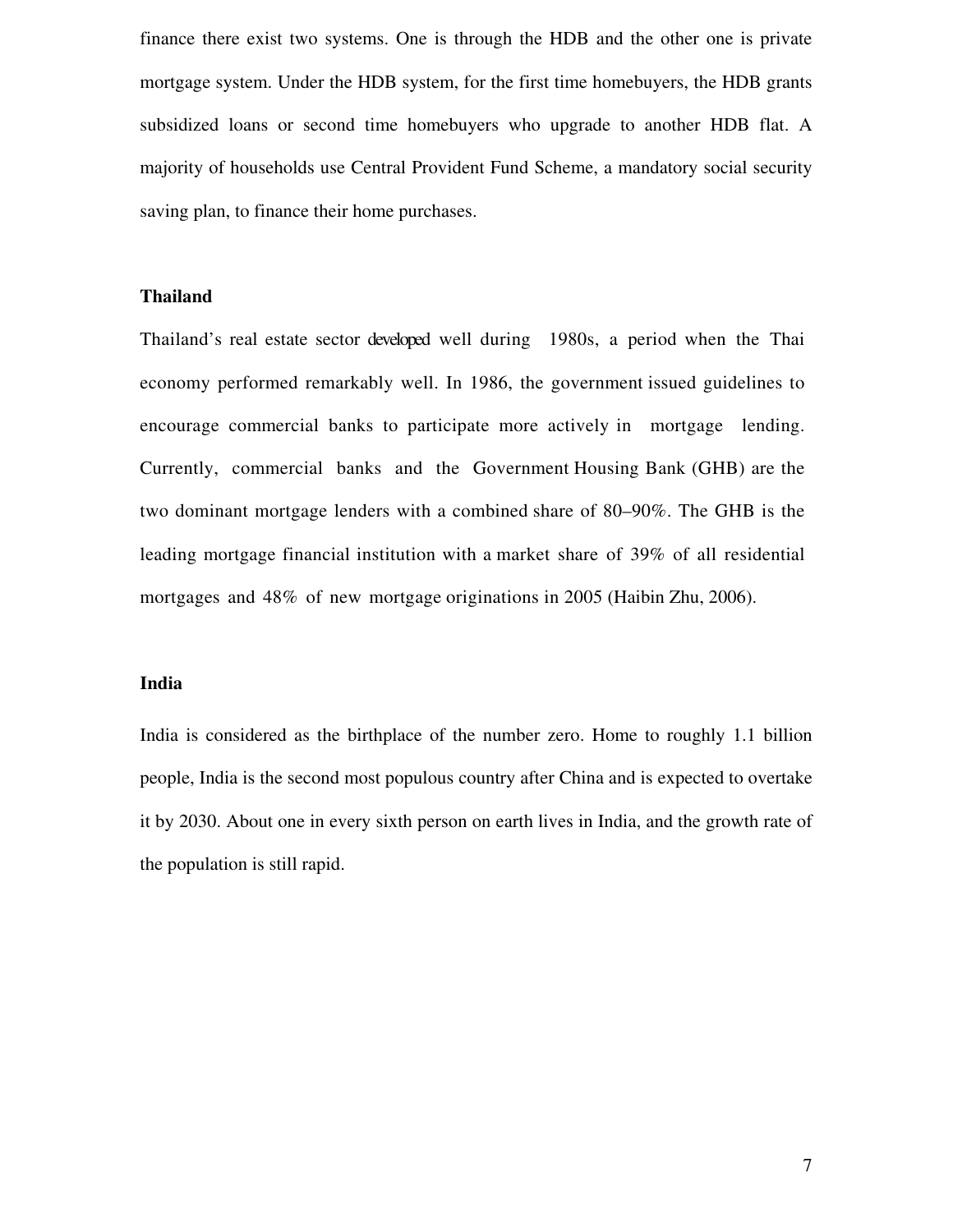| Age Group           | India | China | <b>US</b> | Japan |
|---------------------|-------|-------|-----------|-------|
| $0 - 14$            | 32%   | 23%   | 21%       | 14%   |
| $15 - 29$           | 28%   | 24%   | 21%       | 19%   |
| $30 - 44$           | 20%   | 25%   | 22%       | 20%   |
| $45 - 64$           | 15%   | 20%   | 24%       | 28%   |
| Above 65            | $5\%$ | 8%    | $12\%$    | 19%   |
| Population(million) | 1066  | 1291  | 290       | 127   |

**Table No 2 Population and Age wise Analysis of Selected Countries** 

Source: Mckinsey Report 2005

It is evident from the above table that one in every three Indians is under the age of 15, and only one in three is older than 35. When comparing with other countries such as China, USA and Japan, India have the unique advantage of the higher level of middle aged and lower level of aged people. Indian GDP has grown at 6% for the past 10 years and 8% for the last 3 years and interestingly service sector accounts for 60% of GDP (Parekh, D, 2006).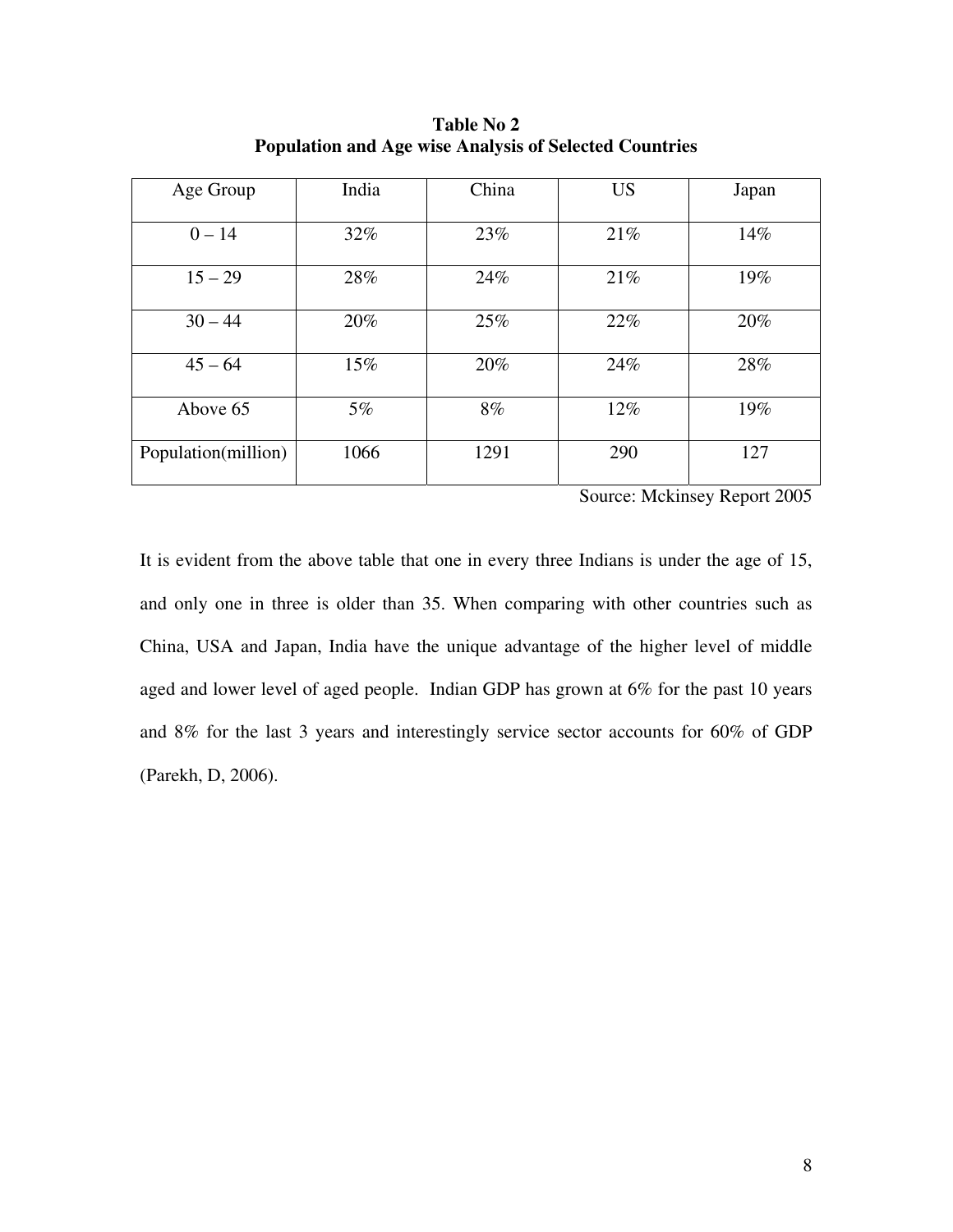| Country    | Percentage of GDP as House Mortgage |  |  |
|------------|-------------------------------------|--|--|
| India      | 4%                                  |  |  |
| Korea      | 14%                                 |  |  |
| Thailand   | $18\%$                              |  |  |
| Malaysia   | $23\%$                              |  |  |
| Taiwan     | 37%                                 |  |  |
| Hong Kong  | $60\%$                              |  |  |
| Germany    | 52%                                 |  |  |
| Singapore  | 68%                                 |  |  |
| <b>USA</b> | $86\%$                              |  |  |
| UK         | 72%                                 |  |  |
| Demark     | $90\%$                              |  |  |

**Table No 3 House Mortgage as a percentage of GDP** 

Source: www.economywatch.com

It could be seen from the above table that inspite of the merits highlighted in the preceding paragraphs, house mortgage as a percentage of GDP, India stands the lowest. Amongst the Asian countries, Hong Kong is the topper, followed by Taiwan, Malaysia, Thailand and Korea.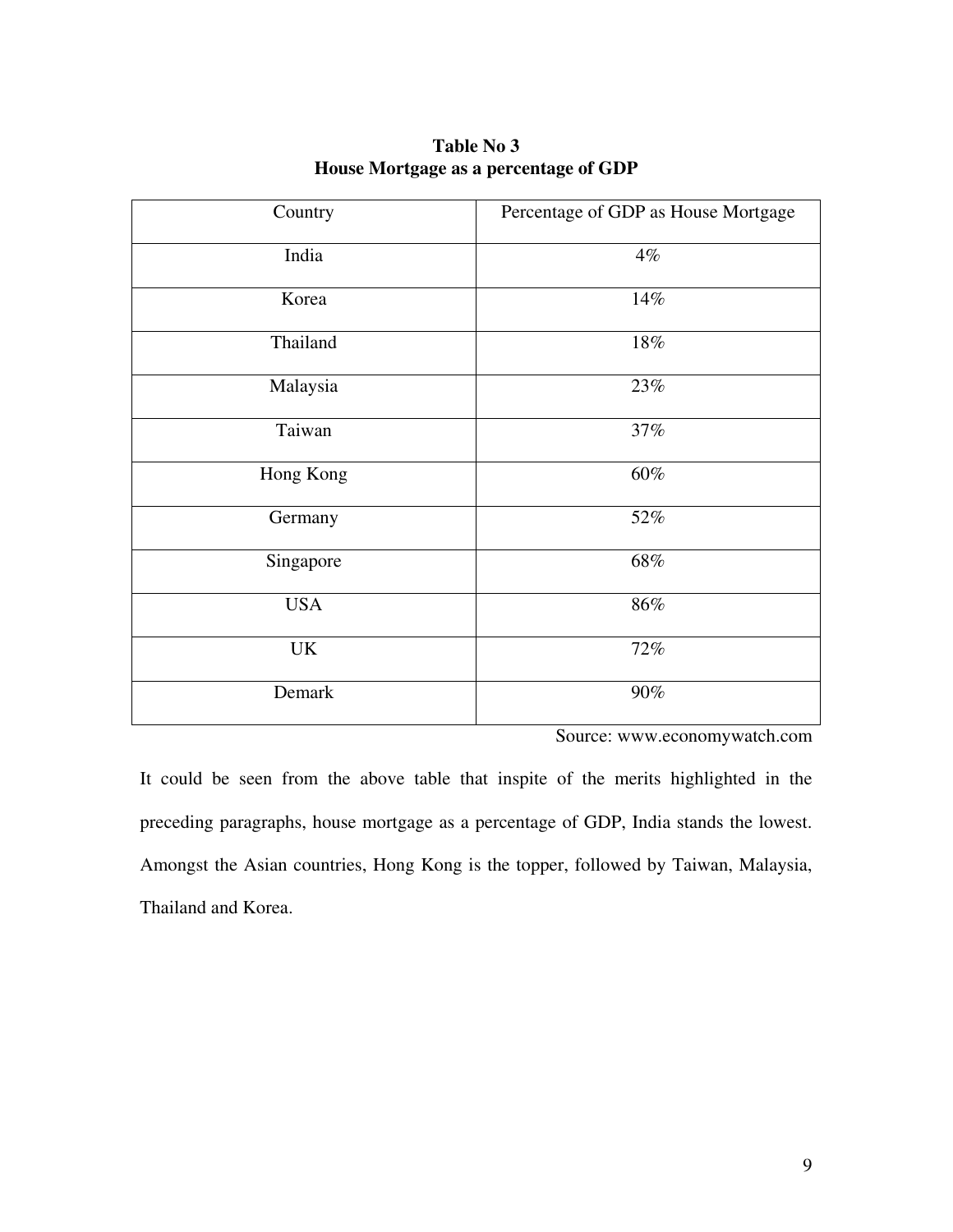#### **Exhibit No.1**





#### Source: NCAER 2005

It could be inferred from the above exhibit that the consumption pattern in amongst Indian population is expected to change as indicated above by 2013. The strivers are less but aspirers and rich are significant higher comparing to the 2003 status.

The housing finance sector in India has undergone unprecedented change over the past two decades. Exhibit No.2 depicts clearly the existing housing finance system and Exhibit No.3 indicates the transitions.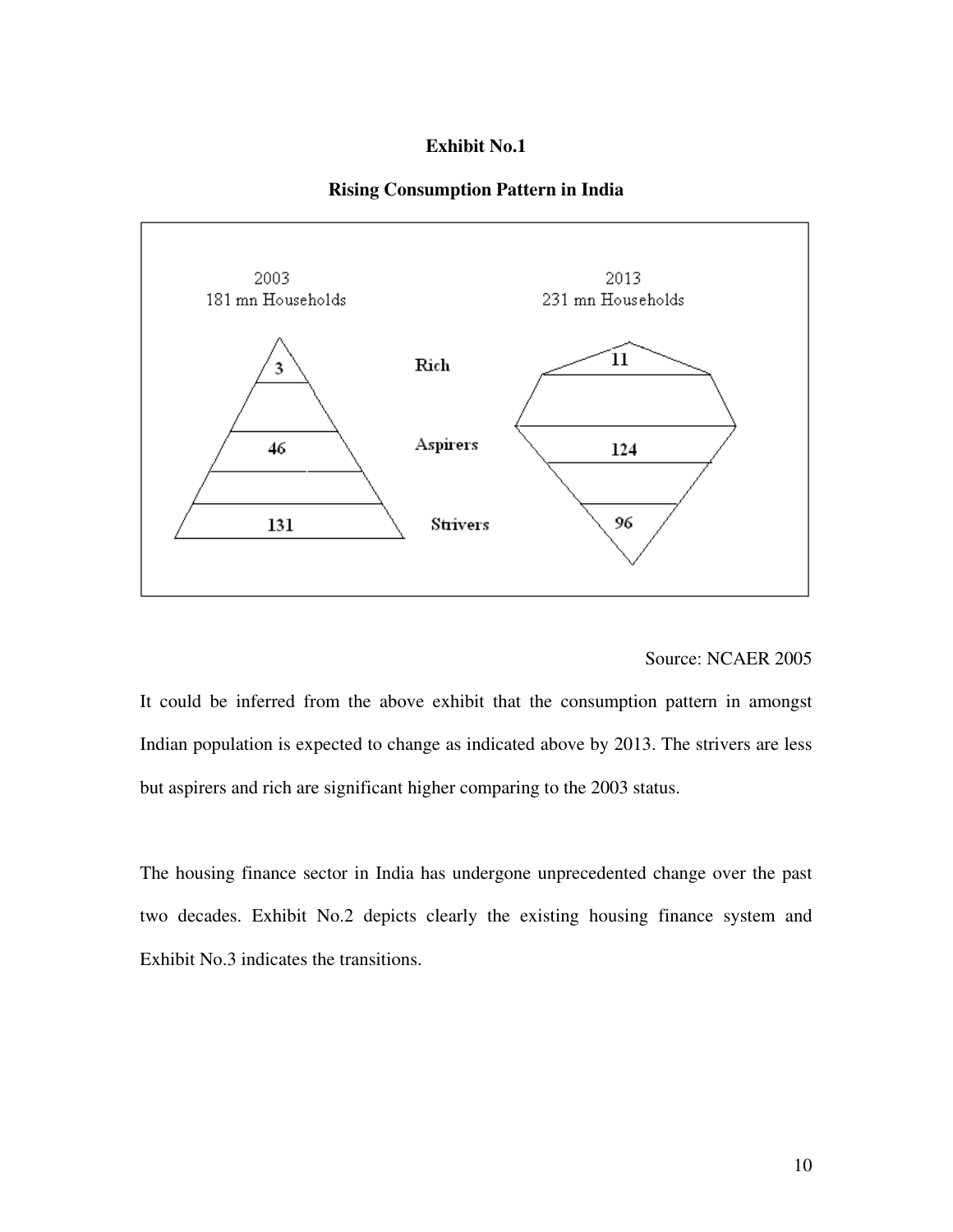#### **Exhibit No 2**

#### **Housing Finance System in India**

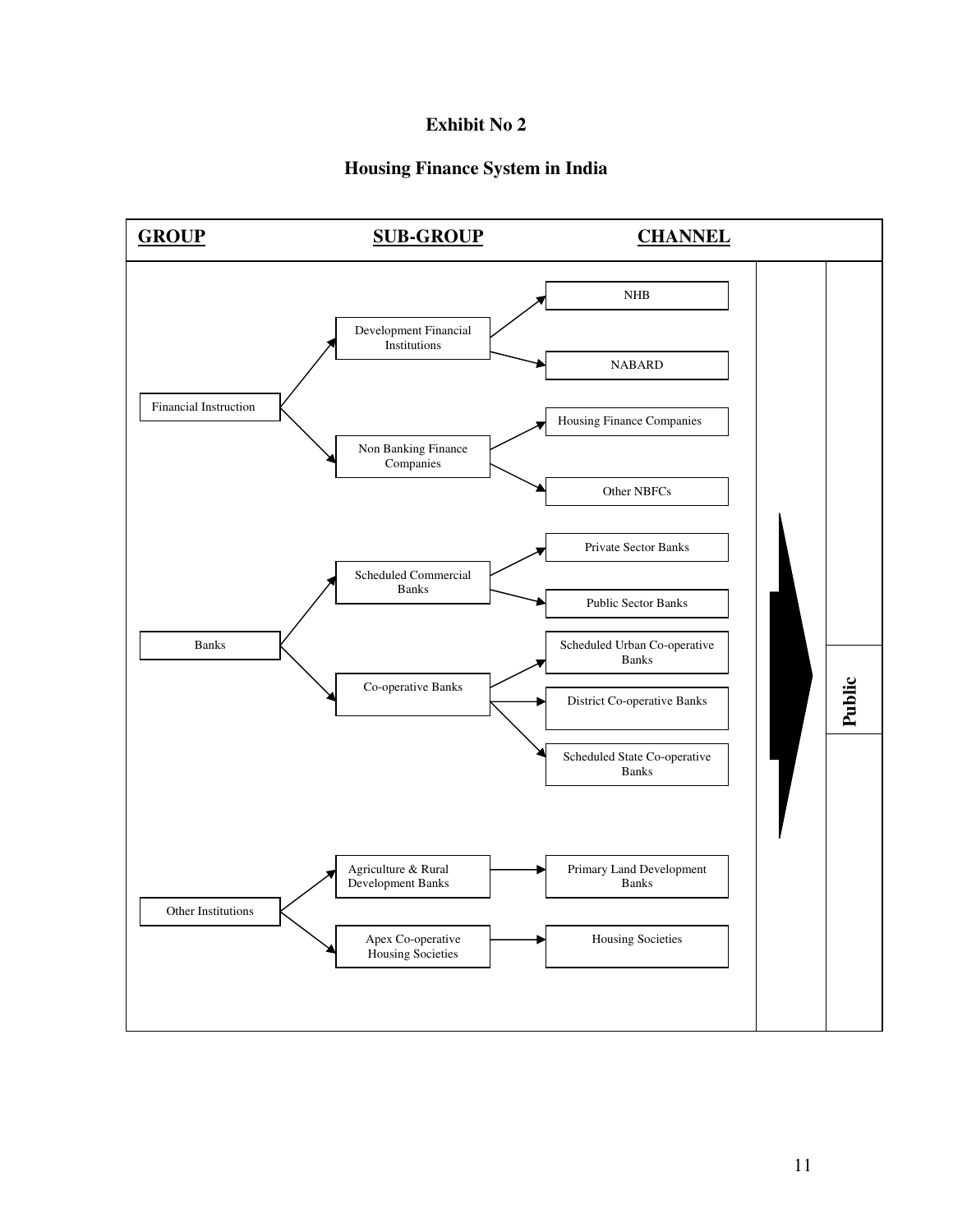#### **Exhibit No 3**

#### **Housing Finance Market in India**

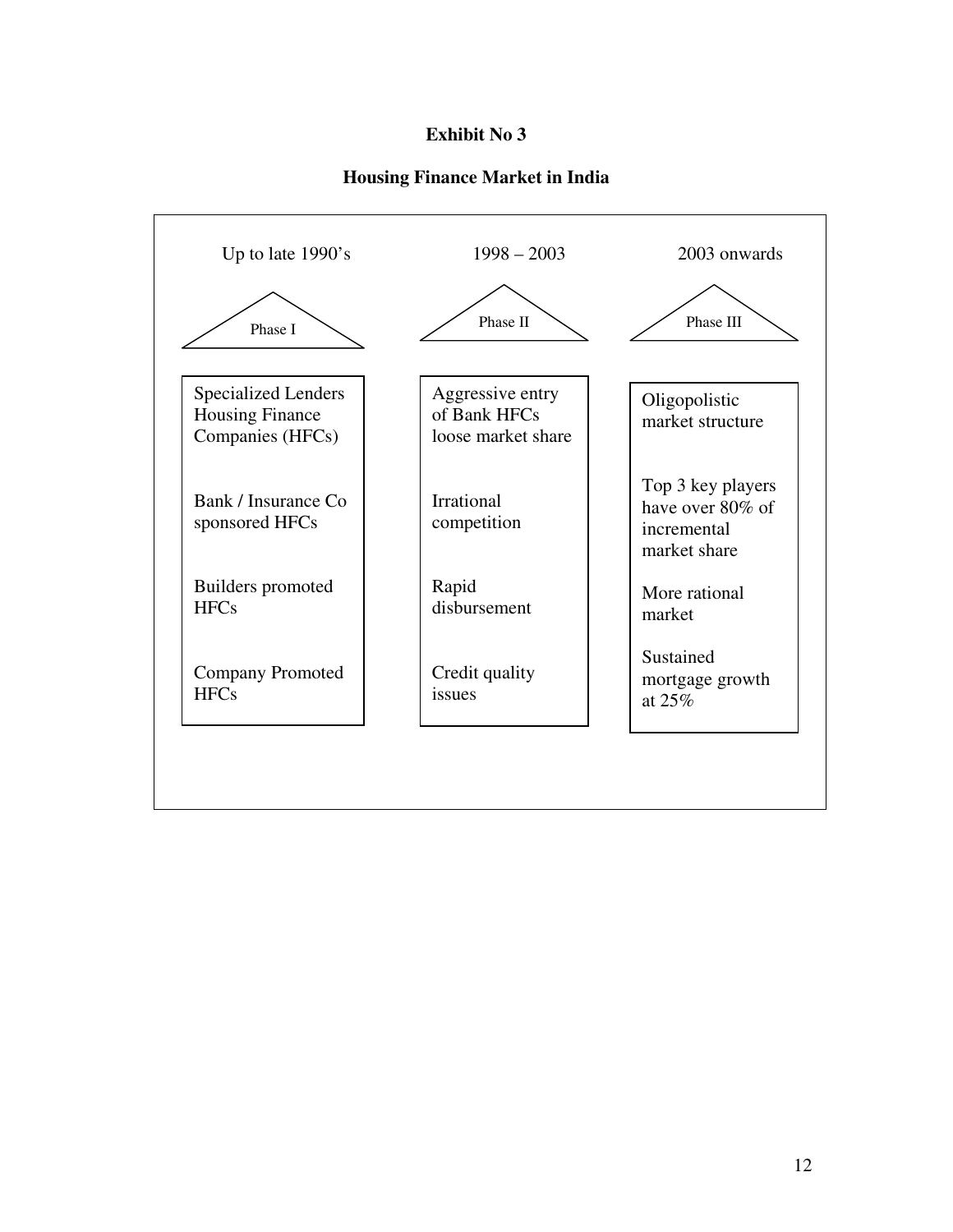The importance of the housing sector in India can be judged by the estimate that for every Indian rupee (INR) invested in the construction of houses, INR 0.78 is added to the gross domestic product of the country and the real estate sector is subservient to the development of 269 other industries. The real estate sector is also the second largest employment generator in the country. The government's support to housing had traditionally been centralised and directed through the State Housing Boards and Development Authorities. In 1970, the state set up the Housing and Urban Development Corporation (HUDCO) to finance housing and urban infrastructure activities. In 1977, Housing Development Finance Corporation (HDFC) was the first housing finance company in the private sector to be set up in India.

The public sector insurance companies – Life Insurance Corporation of India (LIC) and General Insurance Corporation of India (GIC) were also mandated to support housing finance activities, both directly through their housing subsidiaries (both established in 1989) and indirectly through a mandated requirement to invest a certain proportion of their annual accretion in socially oriented schemes which includes housing. In 1988, the National Housing Bank (NHB) was established as a 100% subsidiary of the Reserve Bank of India, (the central bank of the country), to promote housing finance through a refinance mechanism to banks, housing finance companies (HFCs) and other institutions and also to function as the supervisory and regulatory body for housing finance firms.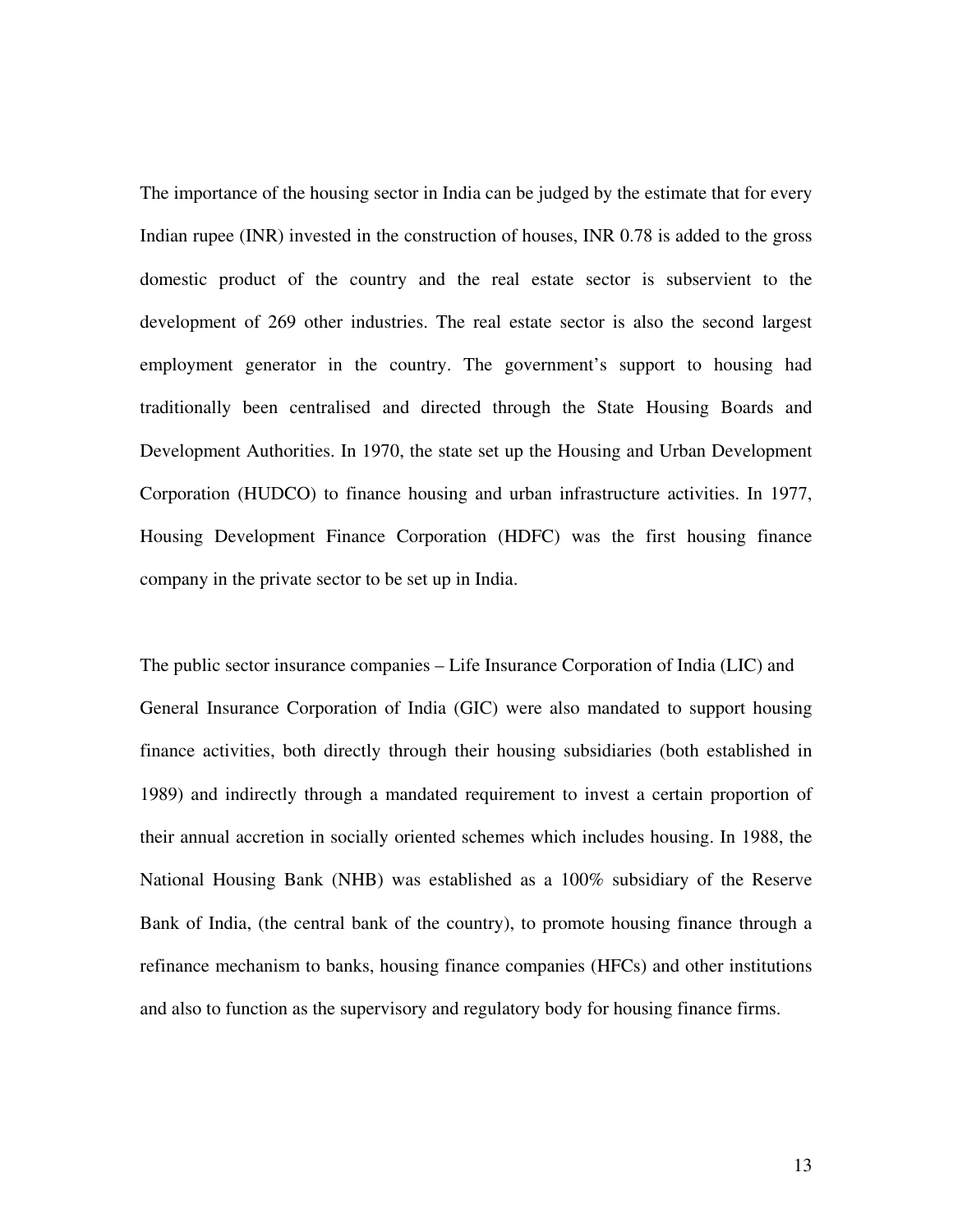Currently there are 29 HFCs approved for refinance assistance from NHB. Although commercial banks were the largest mobiliser of savings in the country, traditionally banks were rather reluctant to lend for housing as they preferred financing working capital needs of industry. Several banks had set up housing finance subsidiaries which functioned as independent units with little support or interest from their parent bank.

Towards the end of the 1990s, against the backdrop of lower interest rates, industrial slowdown, sluggish credit off-take and ample liquidity, and financial deregulation commercial banks shifted their focus from the wholesale segment to retail portfolios. The lower interest rate regime, rising disposable incomes, stable property prices and fiscal incentives made housing finance attractive business. Further, housing finance traditionally has been characterised by low nonperforming assets (NPAs) and given the vast demand for housing loans, almost all the major commercial banks plunged into the business of housing finance.

In this context, the policy makers are really concerned with the increase in housing prices and household indebtedness. They need to assess whether the financial sectors or household are taking on too much risk and how this might be reflected in the macro economic development. In addition to the above, banks and financial institutions fast approaching the levels of finance beyond which it may not be prudent to take further commitments, so these institutions would necessarily have to move to semi-urban and rural areas where housing is still affordable though debt service may exhibit similar characteristics of strain as in metros and urban areas.

14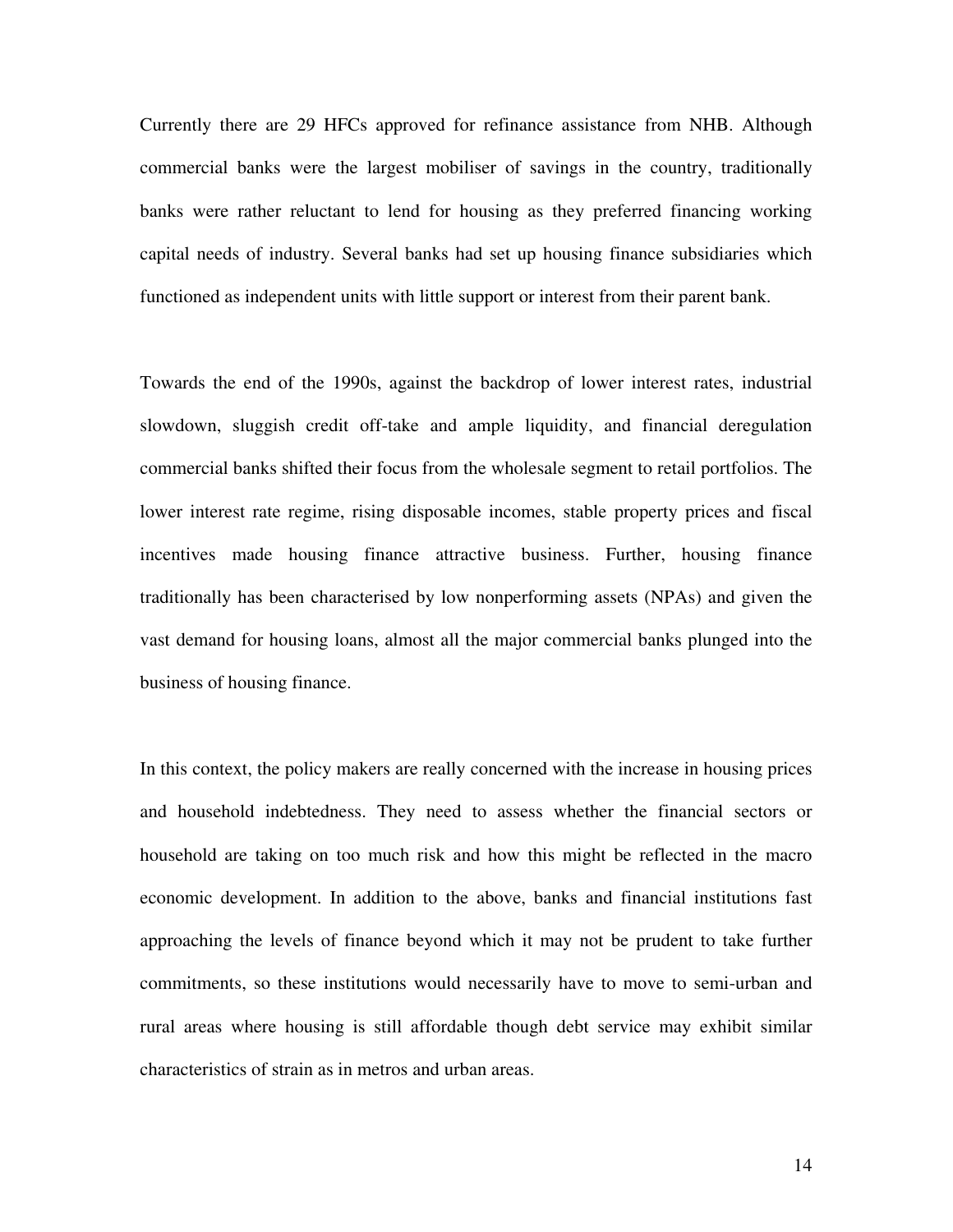#### **Objectives of the Study:**

The current work revolves around the following major objectives.

- (i) To study the structural characteristics of housing finance system such as housing market and housing finance, borrowing contract types, lending and funding and regulations across the countries.
- (ii) To compare and contrast the evolution and recent trends in housing finance system in India and China.
- (iii) To assess the potential risk implications including the default, recovery, nonperforming advances in this sector, the reasons and the recovery.

#### **Research Design and Methodology:**

The proposed study employs collection of relevant secondary and primary data on the housing finance system pertaining to the various countries during the period 1990-2006. This means and includes data relating to home-loan disbursements, size, and tenure of housing loan, interest rates, default rates, reasons for default, recovery process and other relevant macro economic indicators such as GDP, per capita income, per capita housing loan, mortgage ratio and the like.

The collected data will be analysed using the suitable inferential statistical tools.

#### **Implications and value additions:**

The main implication of this research for scholars, banking and financial institutions and policy makers concerned with housing finance system is to recognize the development in this sector as well as identifying the possible risk associated and developing the risk mitigating policies and strategies.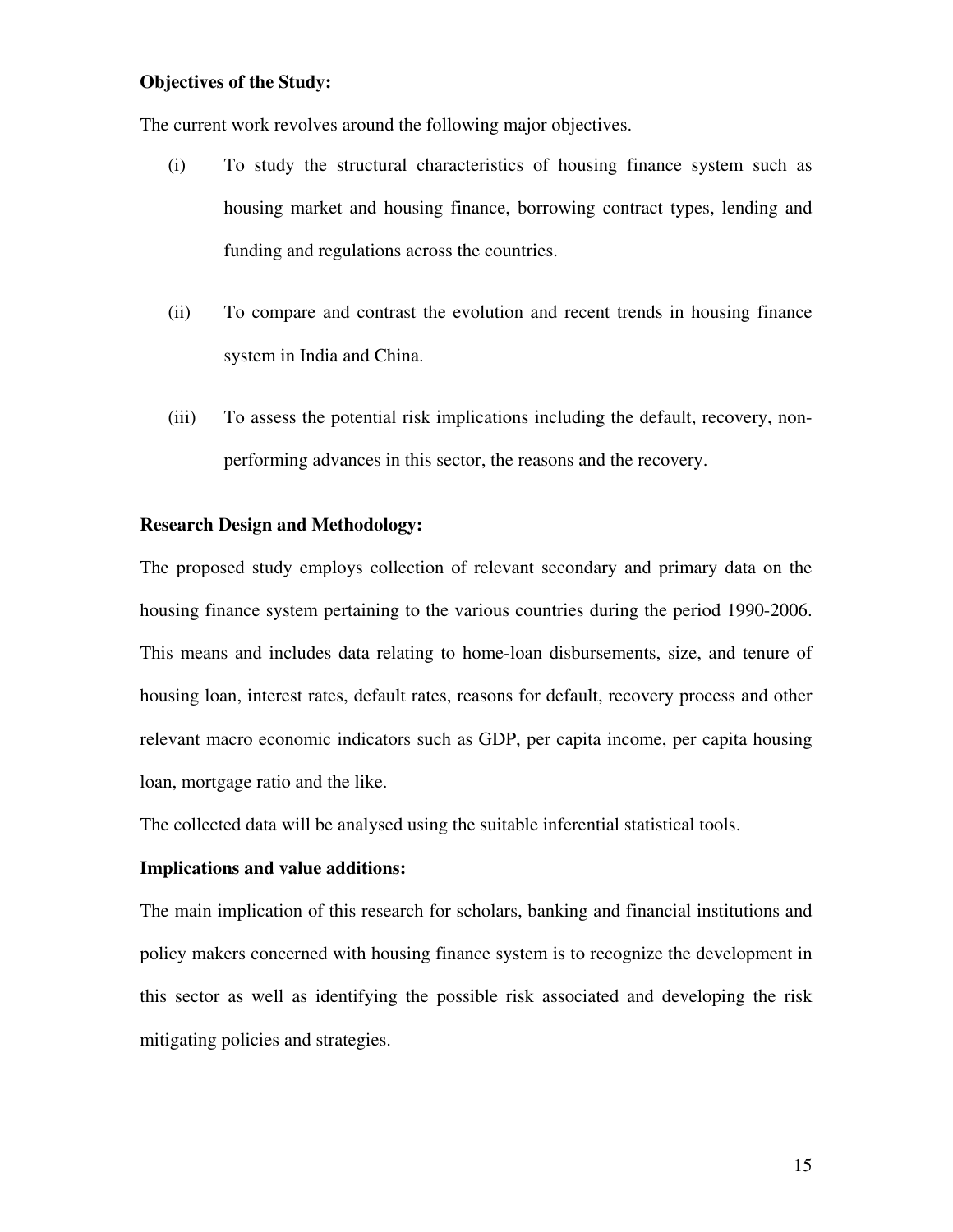| <b>Country</b> | <b>Mortgage</b>      | <b>Tenure</b>             | <b>Interest</b>                | Loan to     | <b>Maximum</b> |
|----------------|----------------------|---------------------------|--------------------------------|-------------|----------------|
|                | type                 |                           | rate $%$                       | value ratio | tenure of      |
|                |                      |                           |                                |             | loan           |
| <b>USA</b>     | Fixed rate           | $15 \text{ yrs}$          | $5.36^{a}$                     |             | 30 yrs         |
|                |                      | 30 yrs                    | $6.05^{\rm a}$                 | 80%         |                |
|                |                      |                           |                                |             |                |
|                | Floating rate        | 1 yr                      | $3.7^{\rm a}$                  |             |                |
| China          | Fixed rate           | $1-5$ yrs                 | 4.77                           | 80%         | 30 yrs         |
|                |                      | $6 - 30$ yrs              | 5.04                           |             |                |
| Singapore      | Fixed rate           | Year 1                    | $1.\overline{61}^{\mathrm{b}}$ | 80%         | $30 - 35$ yrs  |
|                |                      | Year 2                    | 2.72 <sup>b</sup>              |             |                |
|                |                      | Year 3                    | 2.89 <sup>b</sup>              |             |                |
|                |                      | Thereafter                | 3.75 <sup>b</sup>              |             |                |
|                | Flexible rate        | Year 1                    | $1.59^{\rm b}$                 |             |                |
|                |                      | Year 2                    | $2.38^{b}$                     |             |                |
|                |                      | Year 3                    | 2.92 <sup>b</sup>              |             |                |
|                |                      | Thereafter                | 3.40 <sup>b</sup>              |             |                |
| Canada         | Fixed rate           | 6 months                  | $5.45^{\circ}$                 | 75%         | 25 yrs         |
|                |                      | 1 <sub>yr</sub>           | 4.55 <sup>c</sup>              |             |                |
|                |                      | 2 yrs                     | 5.08 <sup>c</sup>              |             |                |
|                |                      | 3 yrs                     | $5.72^{\mathrm{c}}$            |             |                |
|                |                      | 4 yrs                     | $6.22^{\text{c}}$              |             |                |
|                |                      | 5 yrs                     | $6.43^{\mathrm{c}}$            |             |                |
|                |                      | 7 yrs                     | $7.53^{\text{c}}$              |             |                |
|                |                      | $10$ yrs                  | 7.95 <sup>c</sup>              |             |                |
|                |                      |                           |                                |             |                |
|                | Variable rate        |                           | 4.38 <sup>c</sup>              |             |                |
| Thailand       | Fixed rate           | 1 <sub>yr</sub>           | 3.00 <sup>d</sup>              | 80%         | 30 yrs         |
|                |                      | $2$ yrs step up           |                                |             |                |
|                |                      | Year 1                    | 3.75 <sup>d</sup>              |             |                |
|                |                      | Year <sub>2</sub>         | 4.00 <sup>d</sup>              |             |                |
|                |                      | $\frac{3}{1}$ yrs step up |                                |             |                |
|                |                      | Year 1                    | $3.25^{\rm d}$                 |             |                |
|                |                      | Year 2                    | 4.25 <sup>d</sup>              |             |                |
|                |                      | Year 3                    | $5.25^{\mathrm{d}}$            |             |                |
|                |                      | $5 \text{ yrs}^*$         | 7.00 <sup>d</sup>              |             |                |
|                |                      |                           |                                |             |                |
|                | <b>Floating rate</b> |                           |                                |             |                |
|                | loan Amt             |                           |                                |             |                |
|                | Less than            |                           | 6.00 <sup>d</sup>              |             |                |
|                | 200000 baht          |                           |                                |             |                |
|                | $200000 -$           |                           | 6.50 <sup>d</sup>              | 80%         | 30 yrs         |
|                | 300000 baht          |                           |                                |             |                |
|                | More than            |                           | $6.75^d$                       |             |                |
|                | 300000 baht          |                           |                                |             |                |
|                |                      |                           |                                |             |                |
|                |                      |                           |                                |             |                |

**Annexure -I Cross Country Comparison on Mortgage Type, Tenure, Interest Rate, Loan to Value Ratio and Maximum Tenure of Loan**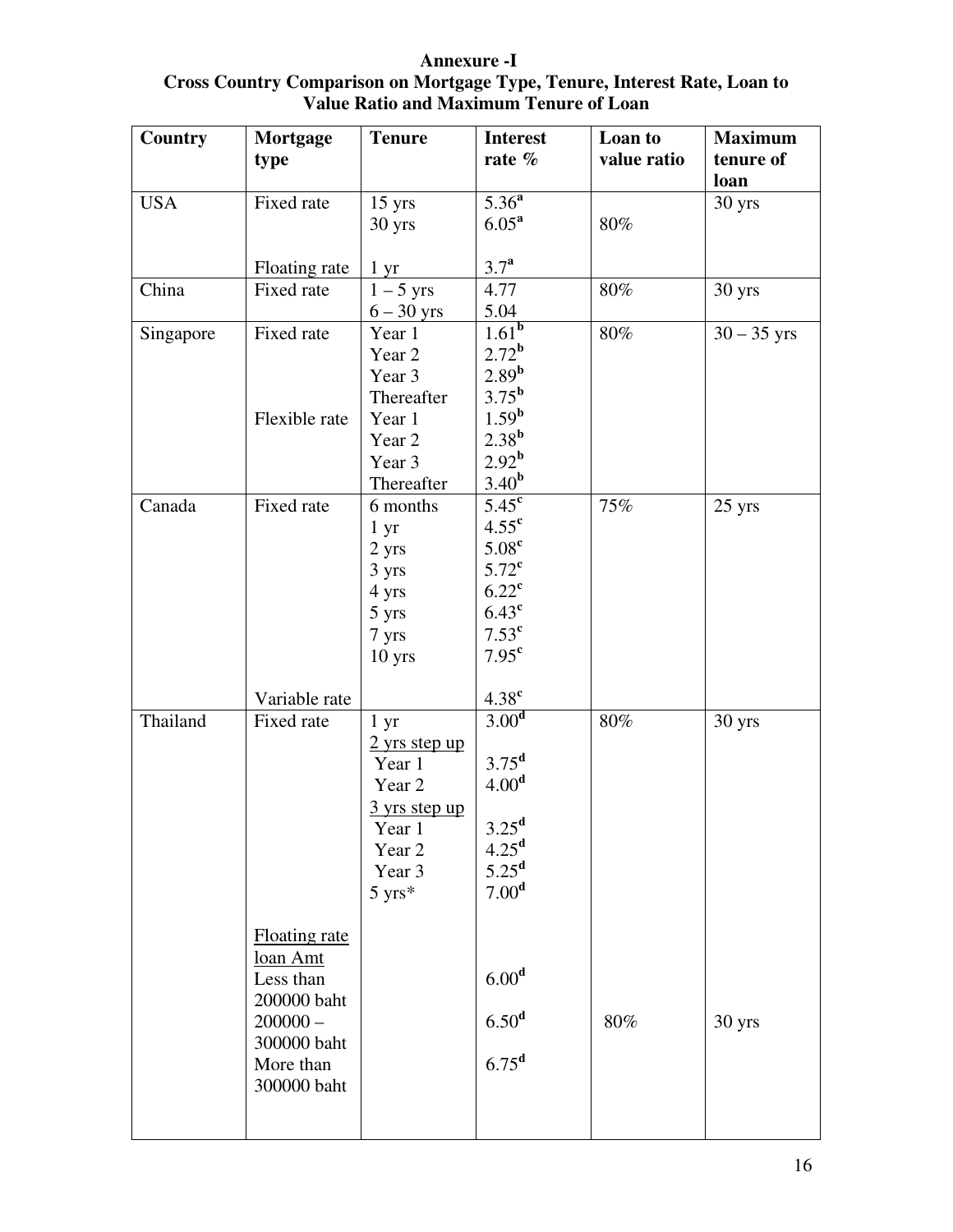- a. Average of the mortgage rates offered by ASBC, Hong Kong, Singapore Finance, NTVC, DBS, May Bank and United overseas Bank Group in October, 2003.
- b. Average of the mortgage rates offered by Royal Banks of Canada, HSBC and Apex Credit Union on October 2003.
- c. Mortgage rates as on  $24<sup>th</sup>$  February 2003.
- d. Average of the offered by thrifts, commercial banks and mortgage lending companies for the week ended  $16<sup>th</sup>$  October 2003 as published in the weekly mortgage rates release of Freddie Ma.